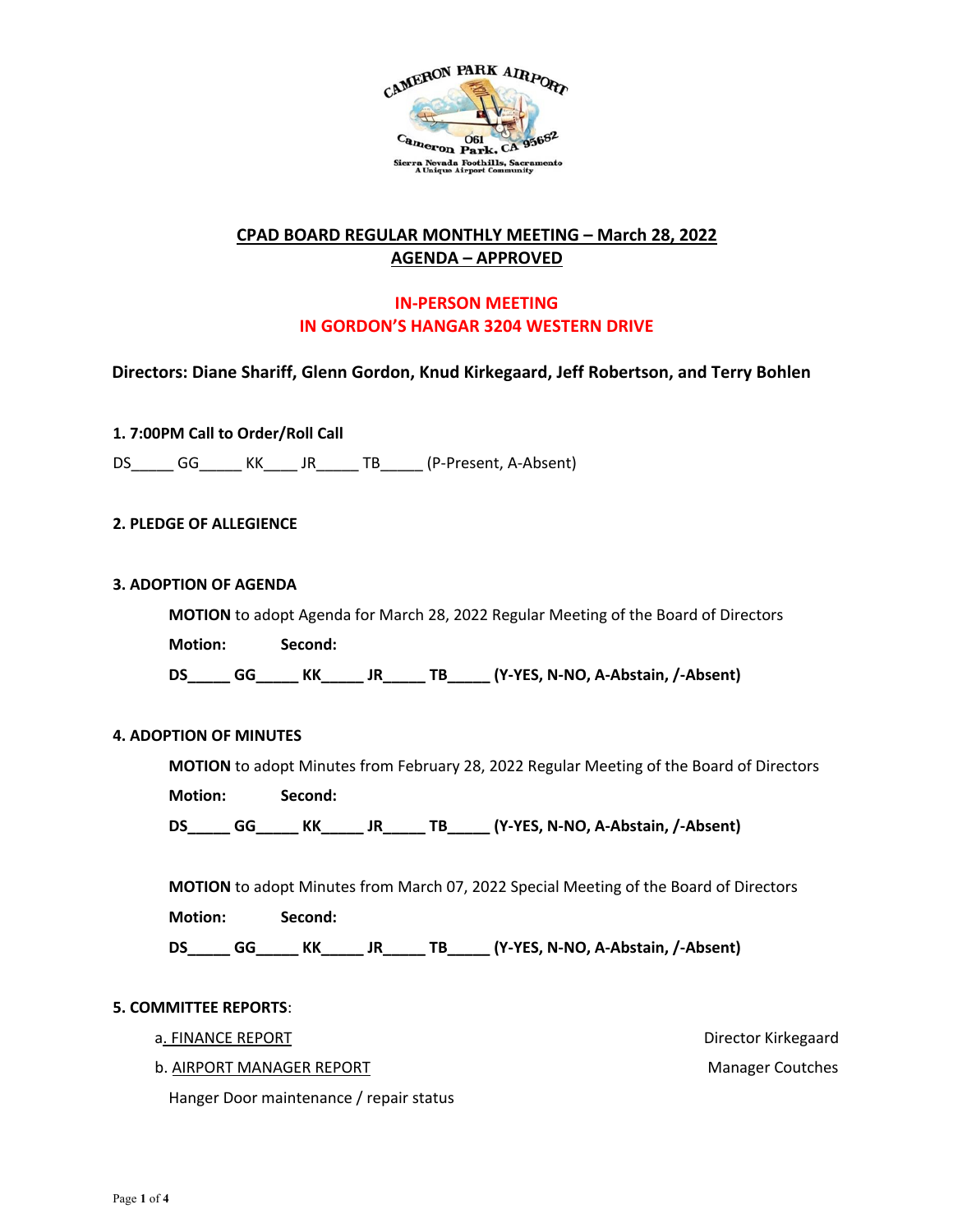CAMERON PARK AIRPORT ameron Park. ra Nevada Foothills, Sacr<br>A Unique Airport Communit

Fuel sales & delivery

Fuel tank interior visual inspection

Fuel hose replacement

Other repairs

Brush pile burning

Airport sign installation

Weed cutting

## c. UPDATE ON PROCUREMENT AND CONTRACTS MANAGEMENT MODEL CONTRACTS

Tanknology tank inspection -

Signs at Airport

## d. VOLUNTEER SERVICE REPORT NEED TO BE A SERVICE REPORT ON A SERVICE BOHLEN BOHLEN BOHLEN BOHLEN

Since the last Board Meeting in January -about 140 hours. Continued excellent support by resident volunteers!

Highlights: Managed burn pile burning, Repaired water leak by restroom, prepared and revised draft financial charts for public information meetings, Risk Management Ad-Hoc Committee Meetings, Fuel System Replacement Ad-Hoc Committee Meetings, Consultant Meeting, Board Meeting preparation.

6. **PUBLIC FORUM/PUBLIC COMMENT:** Only items that are within the jurisdiction of CPAD will be considered. Statements from the floor will be heard during public forum/public comment; public comments are limited to one 5-minute comment per person per topic. Requests requiring board action will be referred to staff and brought on the next appropriate agenda.

## **7. OLD BUSINESS:**

a) Proposal by Foothill Flight Center to change their hangar lease: Increase the rent and extension of lease term. Consideration by Board process recommendation. Director Bohlen

> With formation of Lease Update Ad-Hoc Committee, will be evaluated and recommendation made to the Board

b) Tenant Lease Update Ad-Hoc Committee Report Director Bohlen Ad-Hoc Committee formed with charter to evaluate and recommend to the Board updates to hangar and tie-down leases and fees. Director Robertson is leading. First meeting is anticipated within two weeks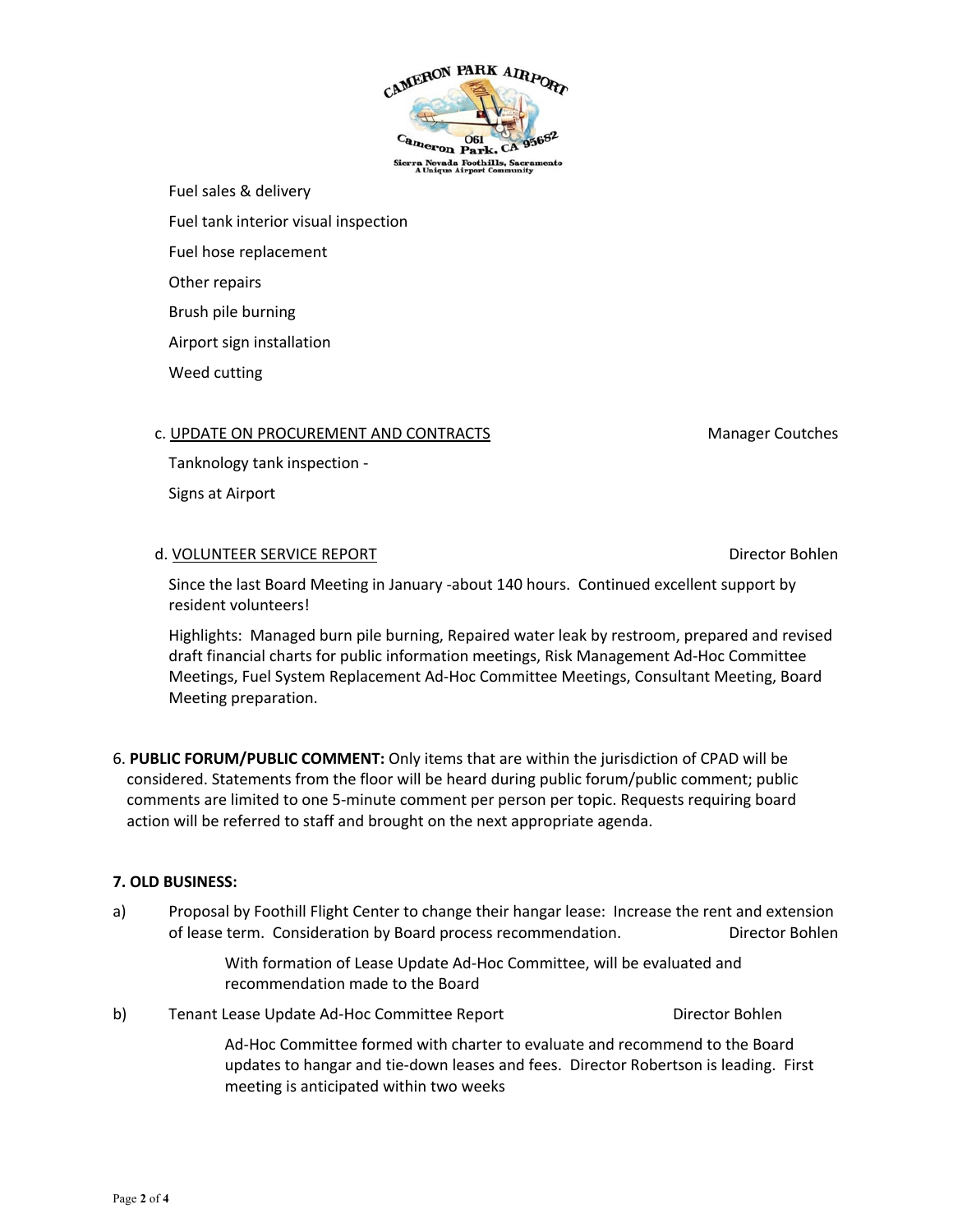

| b) | Fuel System Replacement Ad-Hoc Committee Report                                                                                                     | Director Bohlen     |  |  |  |
|----|-----------------------------------------------------------------------------------------------------------------------------------------------------|---------------------|--|--|--|
|    | Second meeting held March 17. Discussed tank interior visual inspection                                                                             |                     |  |  |  |
| d) | Risk Management Ad-Hoc Committee (formally called the Liability study of airport surface<br>operations Ad-Hoc Committee Report)<br>Director Shariff |                     |  |  |  |
| e) | Status and scheduling of public meeting on District financial status and forecast and measure.<br>Director Bohlen                                   |                     |  |  |  |
| g) | Update from Dave Becker on street jurisdiction process.                                                                                             | David Becker        |  |  |  |
| h) | Audit status                                                                                                                                        | Director Kirkegaard |  |  |  |
| j) | <b>Obstruction Mitigation Update</b>                                                                                                                | Director Bohlen     |  |  |  |
| k) | Minimum letter size for painting TAXI on each end of Boeing, status-                                                                                | Director Bohlen     |  |  |  |
|    | On hold until discussed with Caltrans. Meeting TBD.                                                                                                 |                     |  |  |  |

### **8**. **NEW BUSINESS:**

a) Cameron Park Summer Spectacular – Presentation by

André Pichly, M.S., CPRP General Manager Cameron Park Community Services District

b) Public Notice of Resolutions – CPAD is considering preparation of ballot measures for the November 2022 General Election. Such ballot measures will determine whether District property owners wish to adjust special tax to sustain the airport and streets. A draft Notice, required by local government rules, has been prepared by the Infrastructure and Finance Committee and is submitted to the CPAD Board of Directors for review and approval. If approved, the notice will be mailed to District property owners.

**MOTION** to approve "Notice of CPAD Board Seeking Adjustment of Property Assessment Amount" for timely posting and distribution to District property owners

**Discussion Motion: Second: DS\_\_\_\_\_ GG\_\_\_\_\_ KK\_\_\_\_\_ JR\_\_\_\_\_ TB\_\_\_\_\_ (Y-YES, N-NO, A-Abstain, /-Absent)** 

b) Risk Management Update - User fees, Indemnification, and Security for East Side Owners

**MOTION** to Authorize Risk Management Committee to commence negotiations regarding user fees, security, and insurance.

**Discussion**